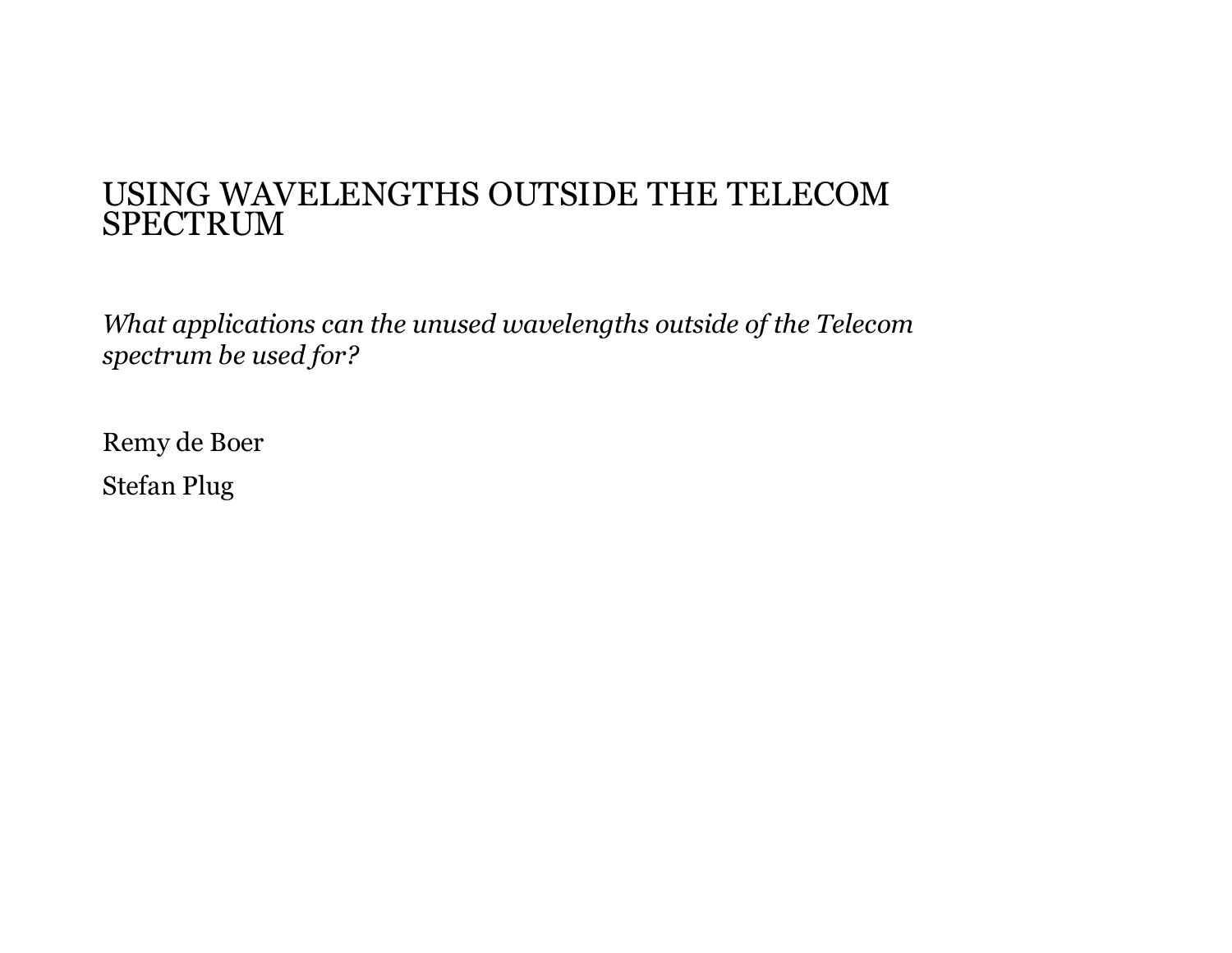## **CONTENTS**

- The project
- The additional wavelength
- Proof of concept
- Tests
- Conclusion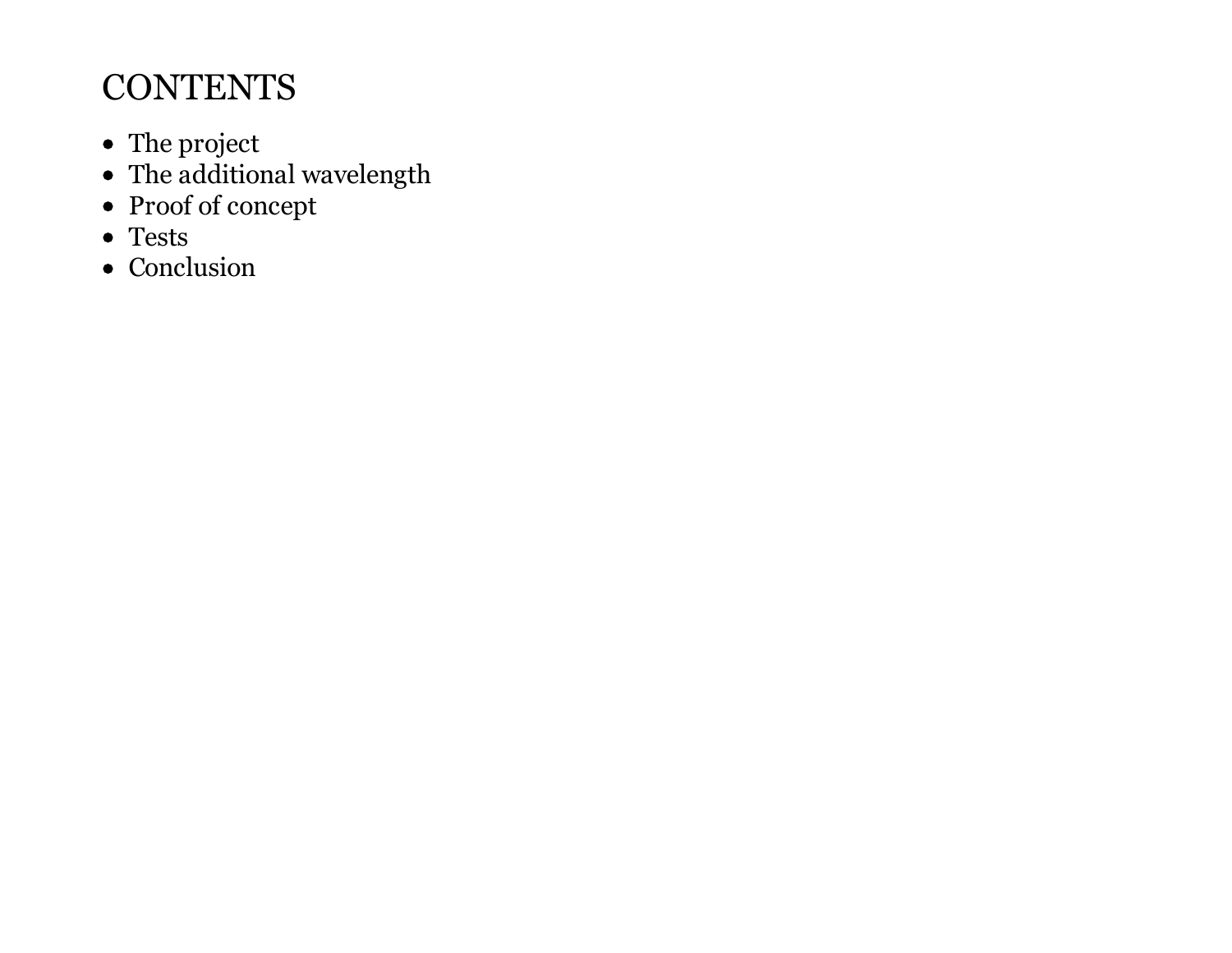## THE PROJECT

- CWDM
- passive device
- from 1270nm to 1610nm
- 20nm wide channels



*Basic CWDM setup*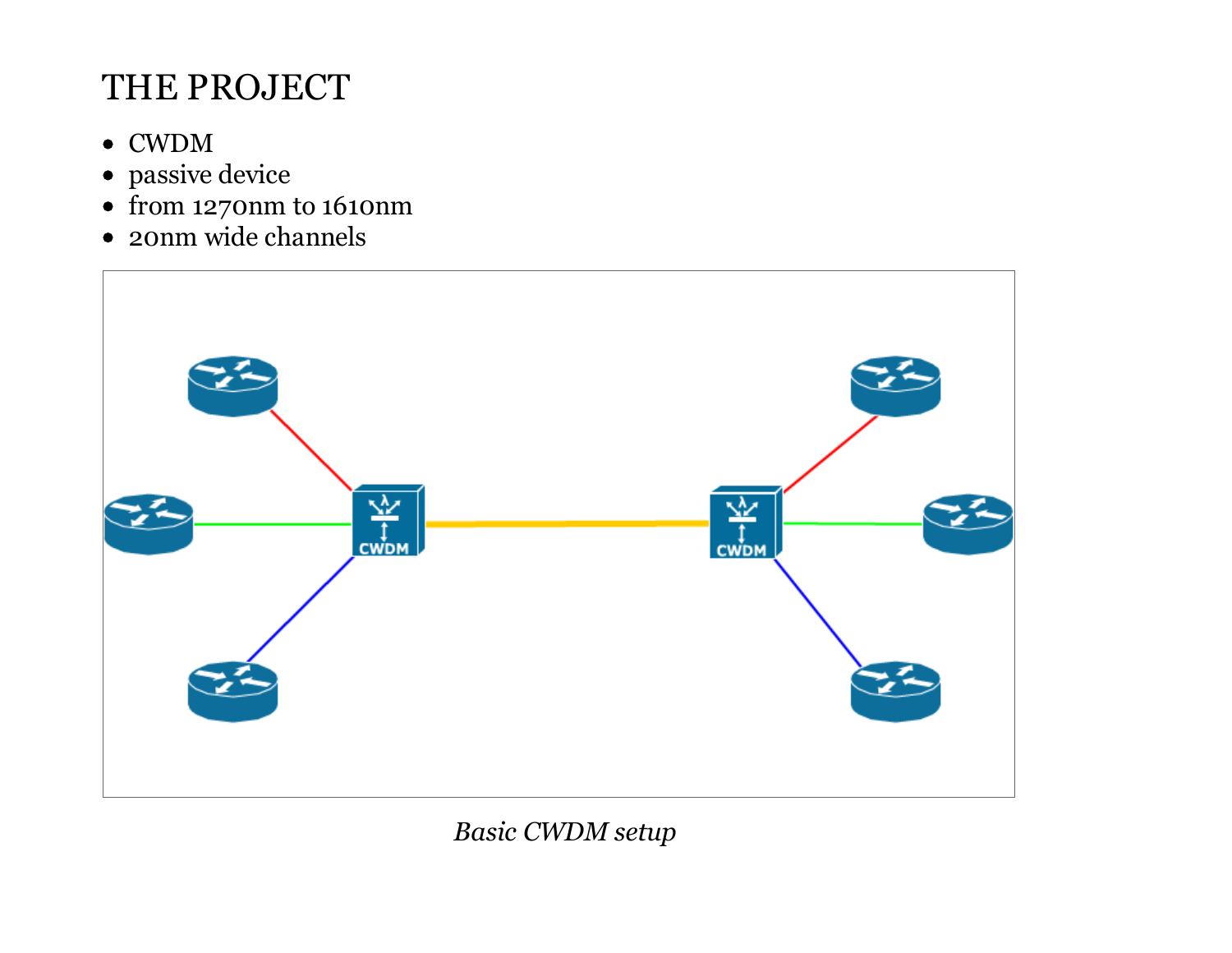# THE PROJECT (2)

- BeetleFiberOptics
- Low-cost
- Use of extra wavelength



*CWDM setup with extra out-of-band wavelength*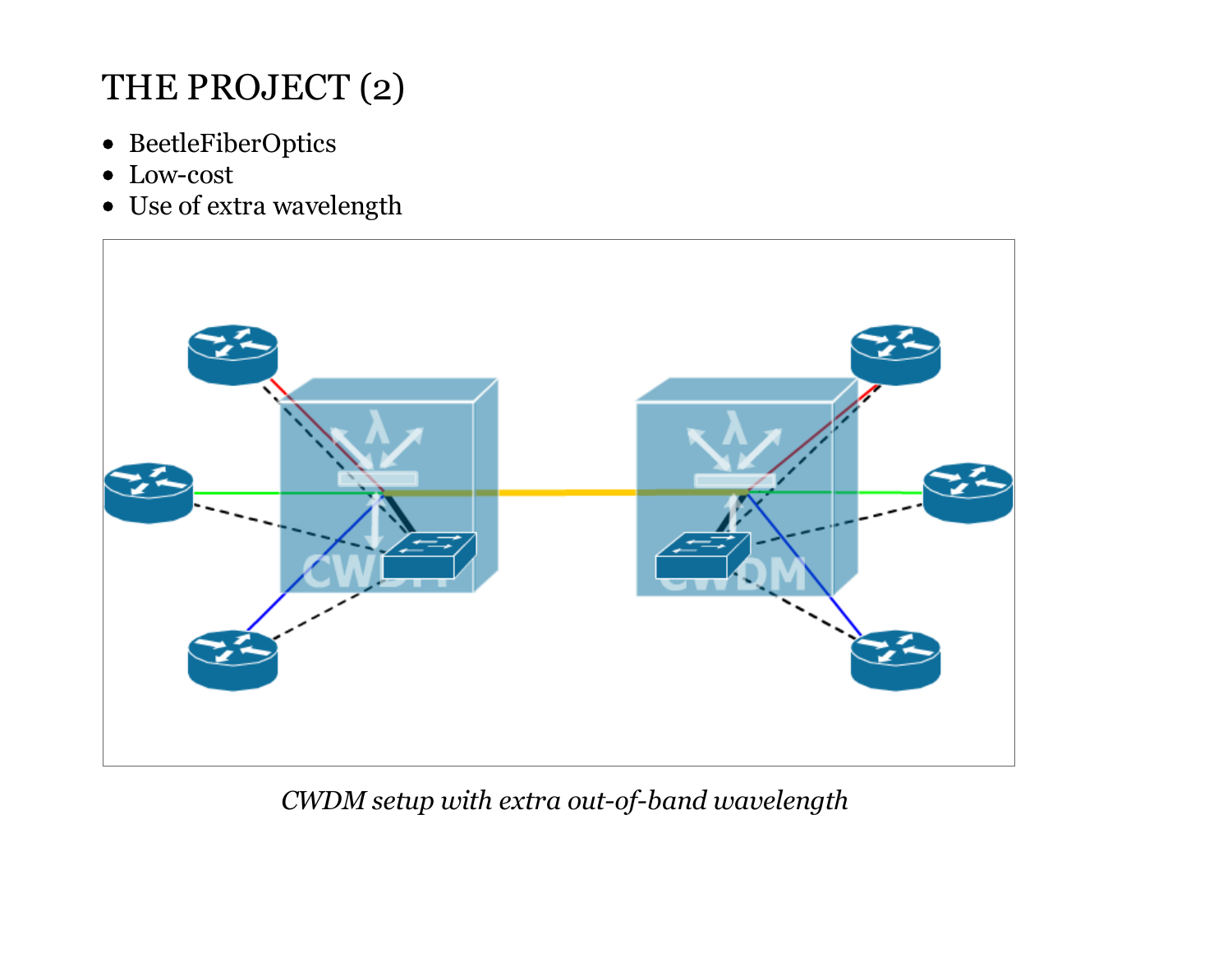### THE ADDITIONAL WAVELENGTH

| <b>Band Descriptor</b>                 | <b>Range</b> [nm] |
|----------------------------------------|-------------------|
| O-band Original                        | 1260-1360         |
| E-band Extended                        | 1360-1460         |
| S-band Short wavelength                | 1460-1530         |
| C-band Conventional                    | 1530-1565         |
| L-band Long wavelength                 | 1565-1625         |
| U-band Ultra-long wavelength 1625-1675 |                   |

*" The U-band has been defined exclusively for possible maintenance purposes. "*

Ref: ITU-T manual 2009 P. 134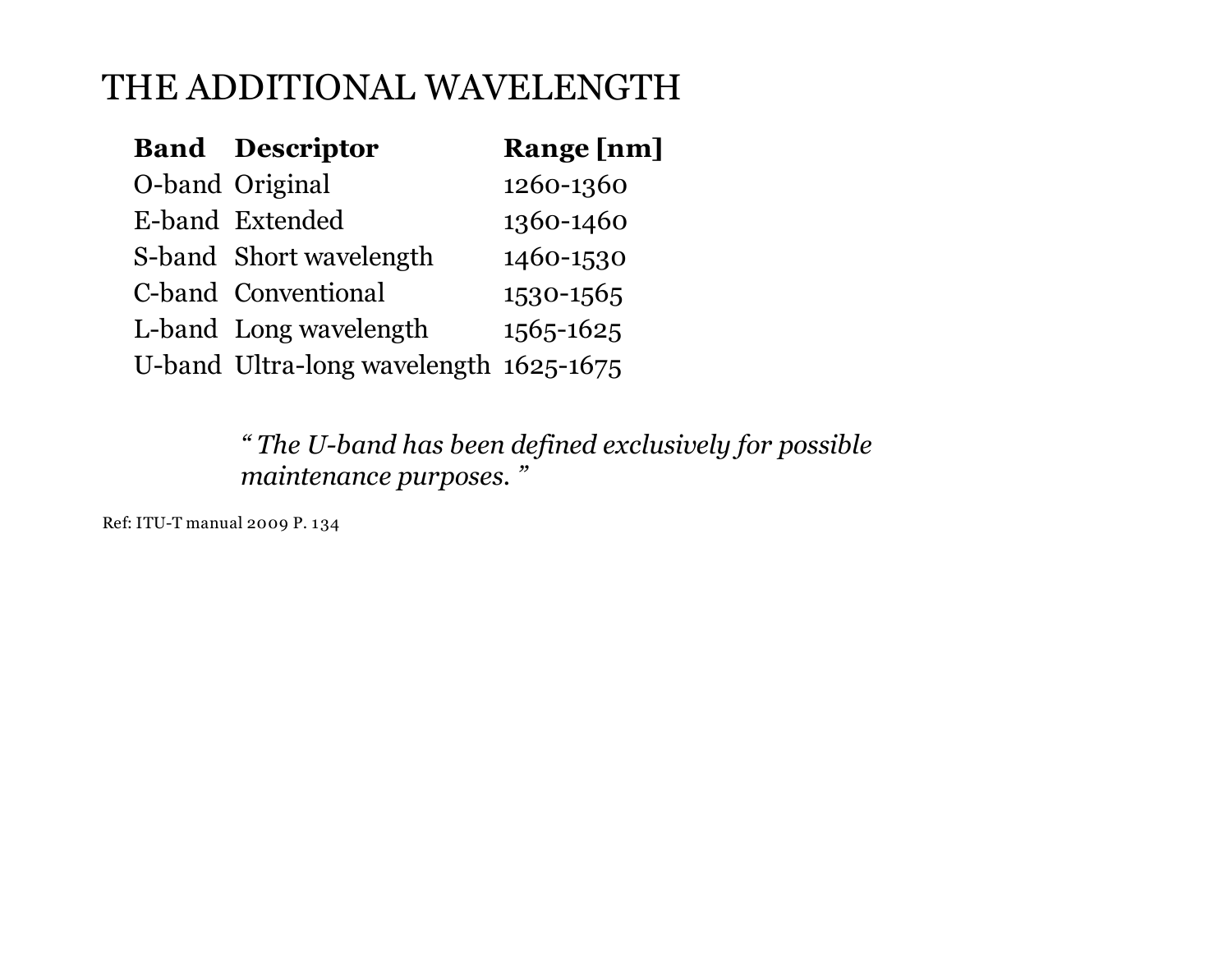# THE U-BAND (1625 TO 1675)



*Attennuation per λ per km* Ref: Computer networks, fourth edition. 2002

1625nm seems the logical choice

#### *Attenuation per λ with bends*

Ref: Reference Guide to Fiber Optic Testing, Second

Edition, Volume 1. 2011.2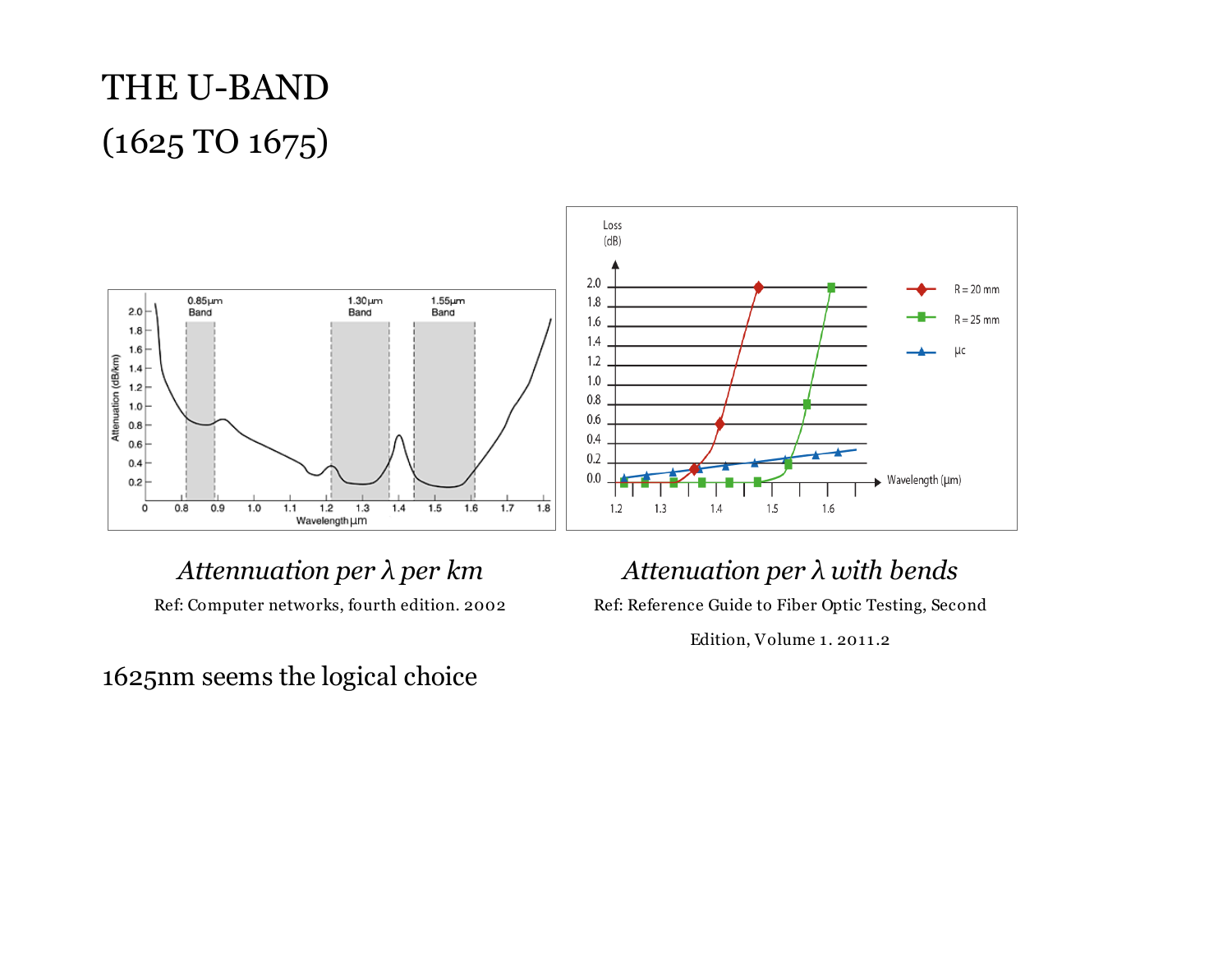# PROOF OF CONCEPT

- $\bullet$  Inteno XG6746
- Raspberry Pi
- 1625nm optics



*Full network*

"plug and play"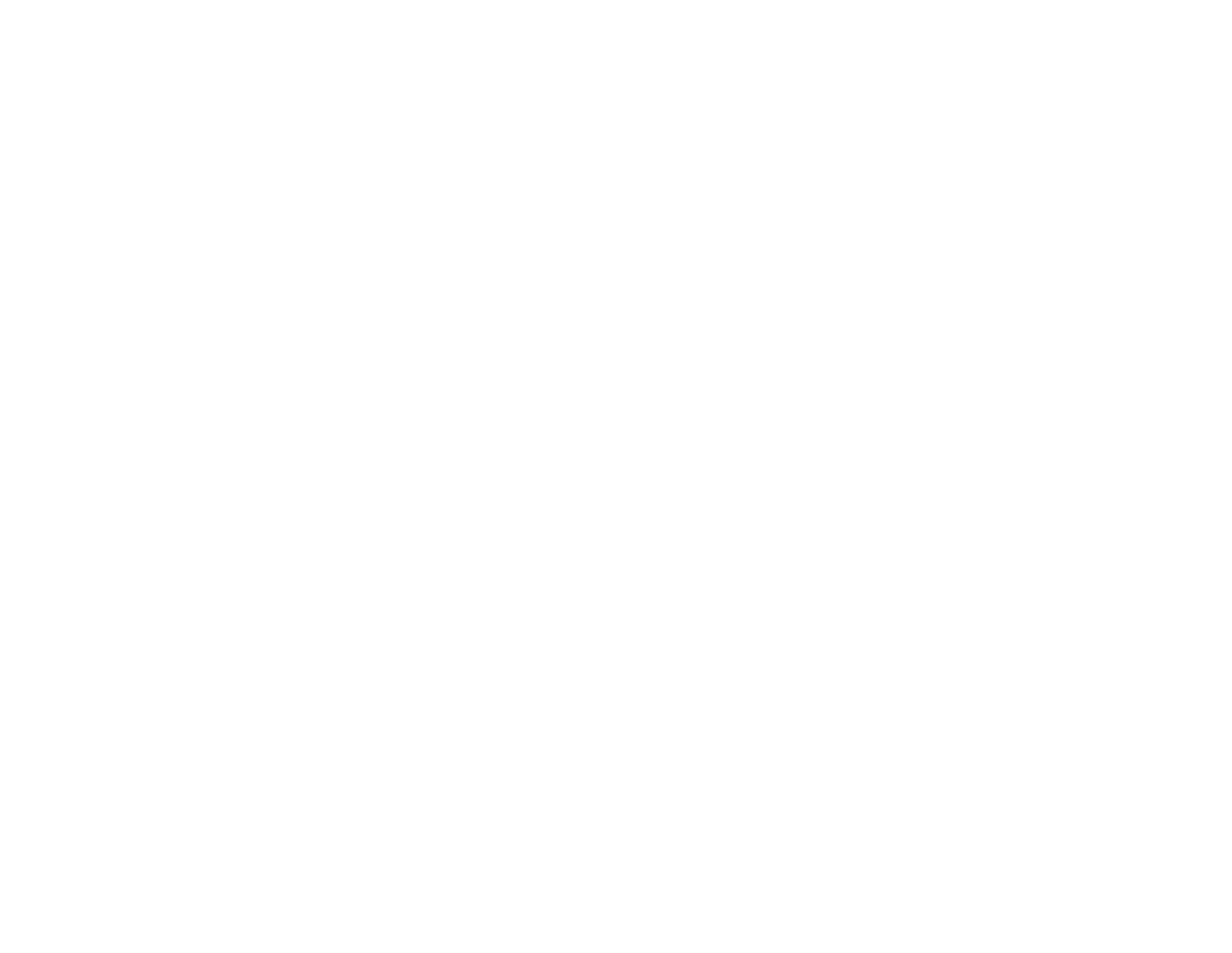### VLAN 10



*VLAN 10*

- RP-Switch units
- IPv4 default addressess
- RP# SNMP polls only its own switch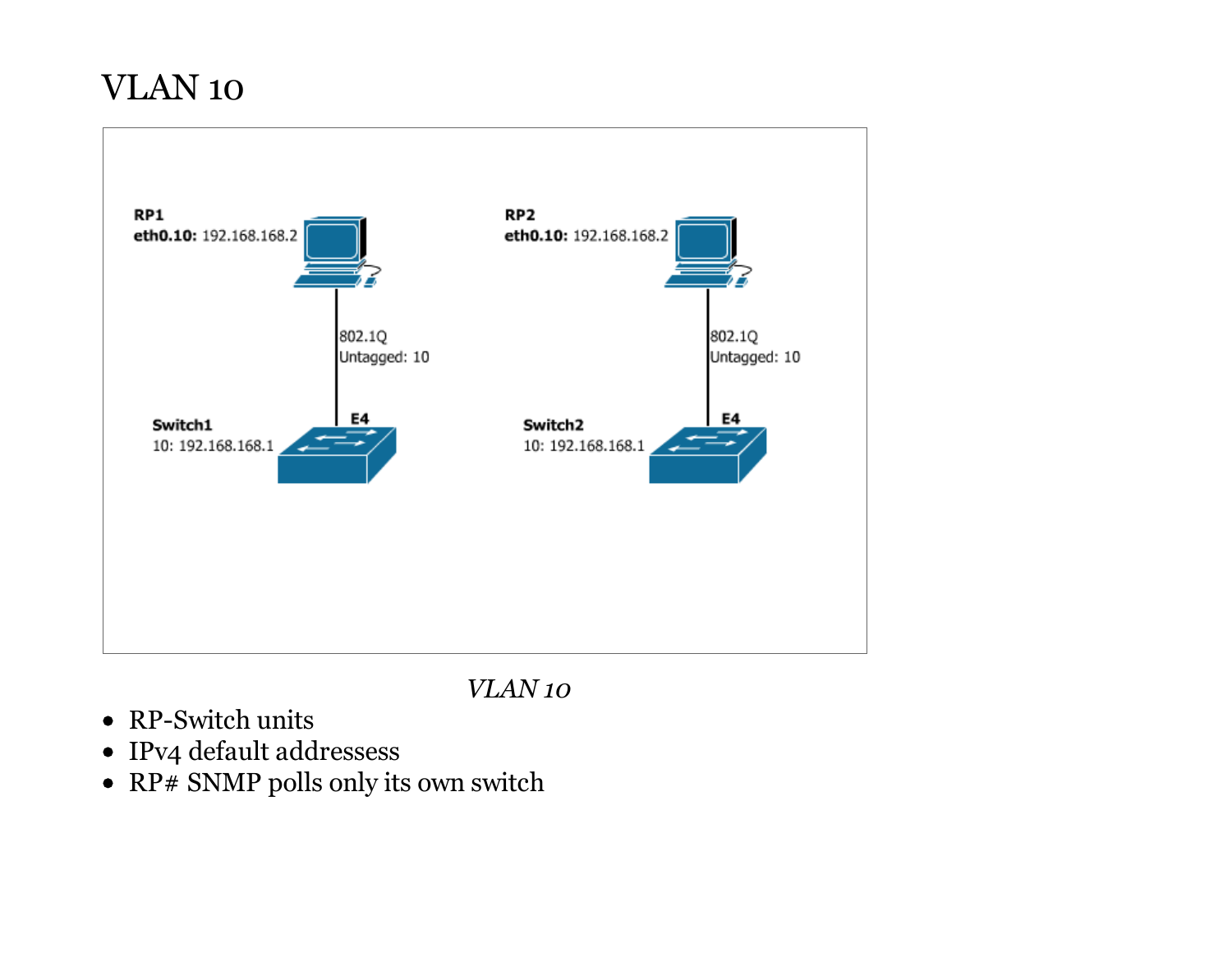### VLAN 11



#### *VLAN 11*

- RP-groups
- IPv6 Link-Local addresses
- Automatic neighbor discovery script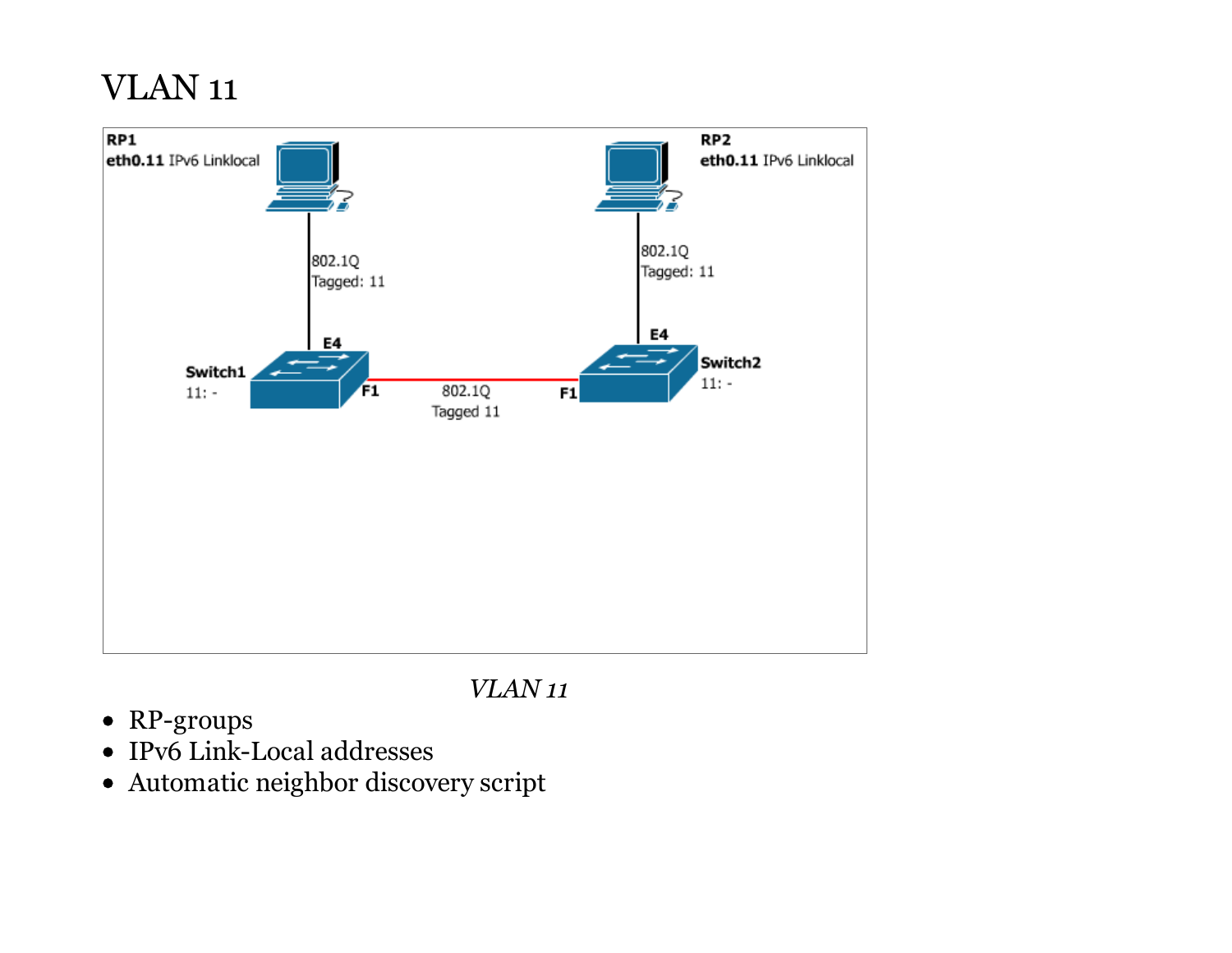### VLAN 12



Out-of-band management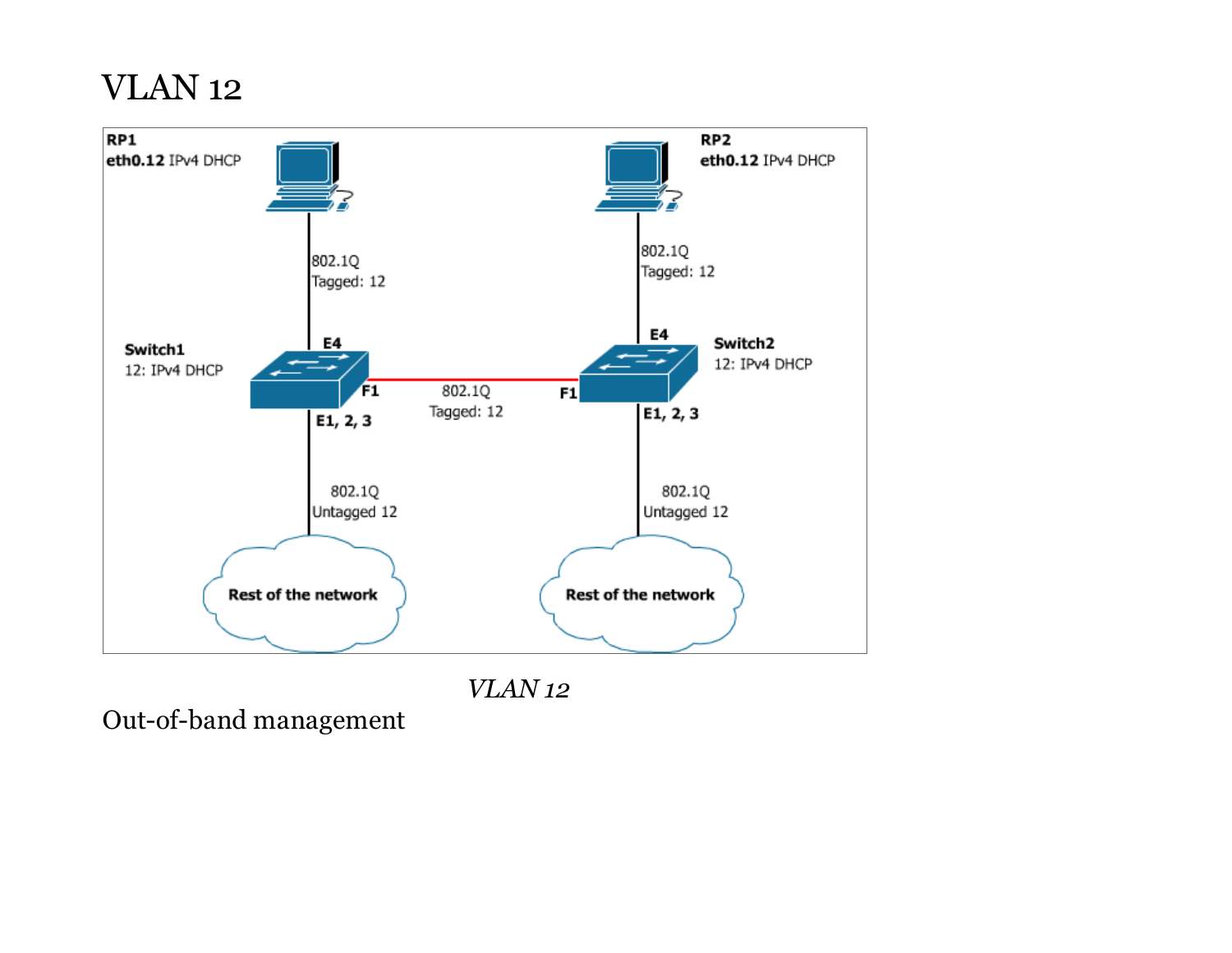## PROOF OF CONCEPT: ISSUES

- Inteno's closed-source
- Wrong DDM values

#### Switch Tx Rx OPM measured Rx

- Sw1 -4.61 dBm -0.44 dBm -9.8 dBm
- Sw2 -4.86 dBm -0.83 dBm -12.4 dBm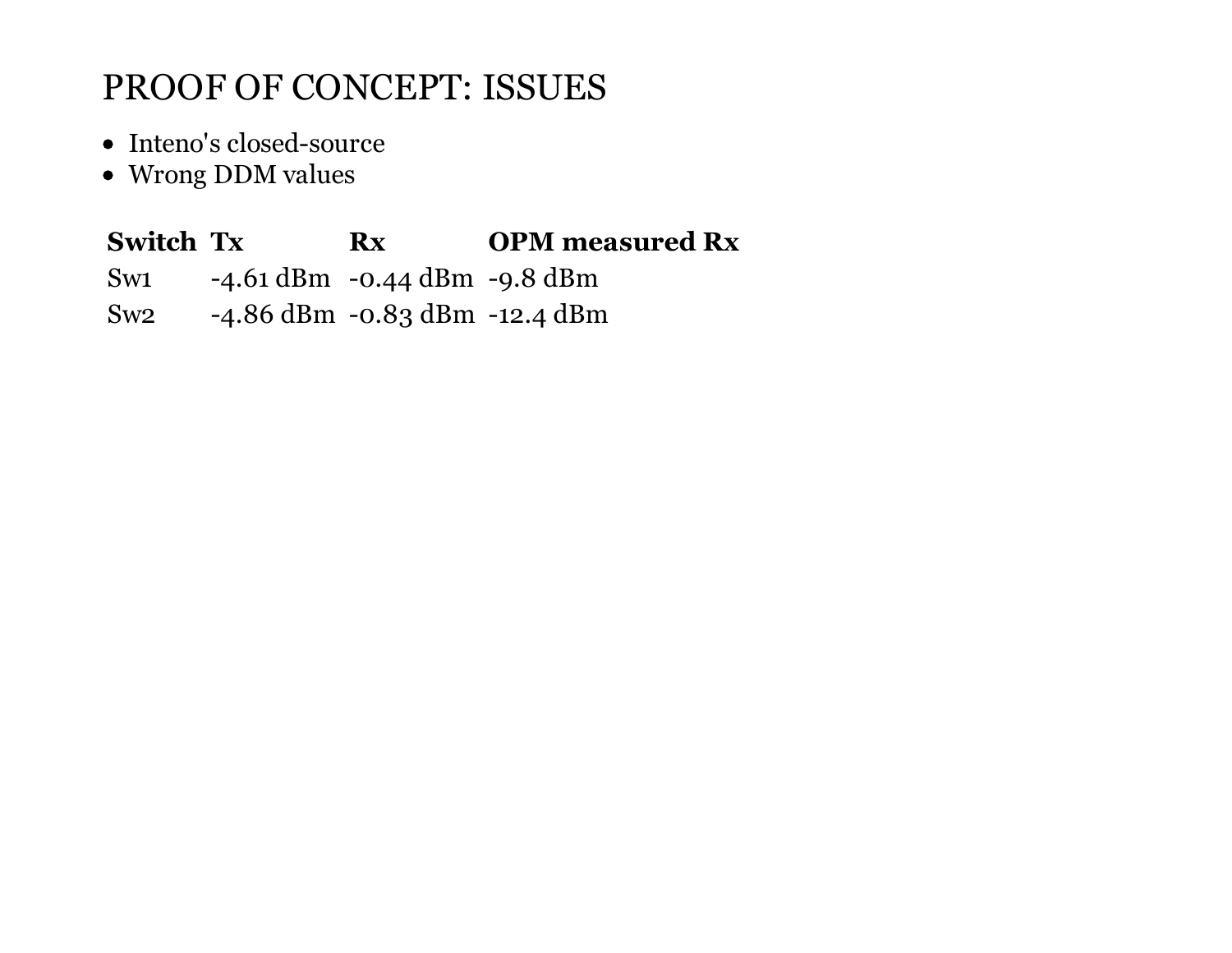### PROOF OF CONCEPT: SECOND SET-UP



*Attenuation network*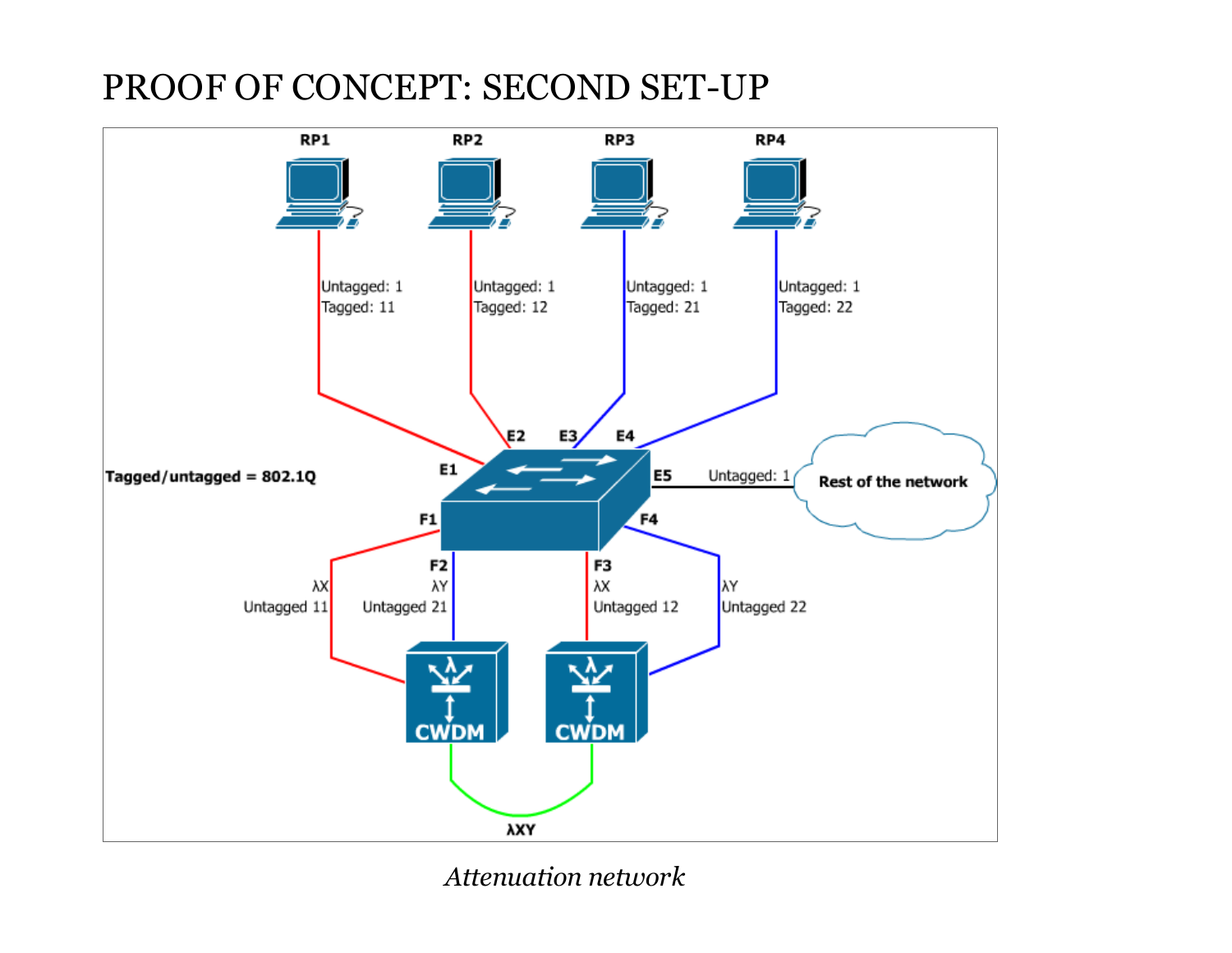- Zyxel properly reads DDM values
- $\bullet$  AttF1-F<sub>3</sub> = TxF1 RxF<sub>3</sub>
- Doesn't support 100mbit SPF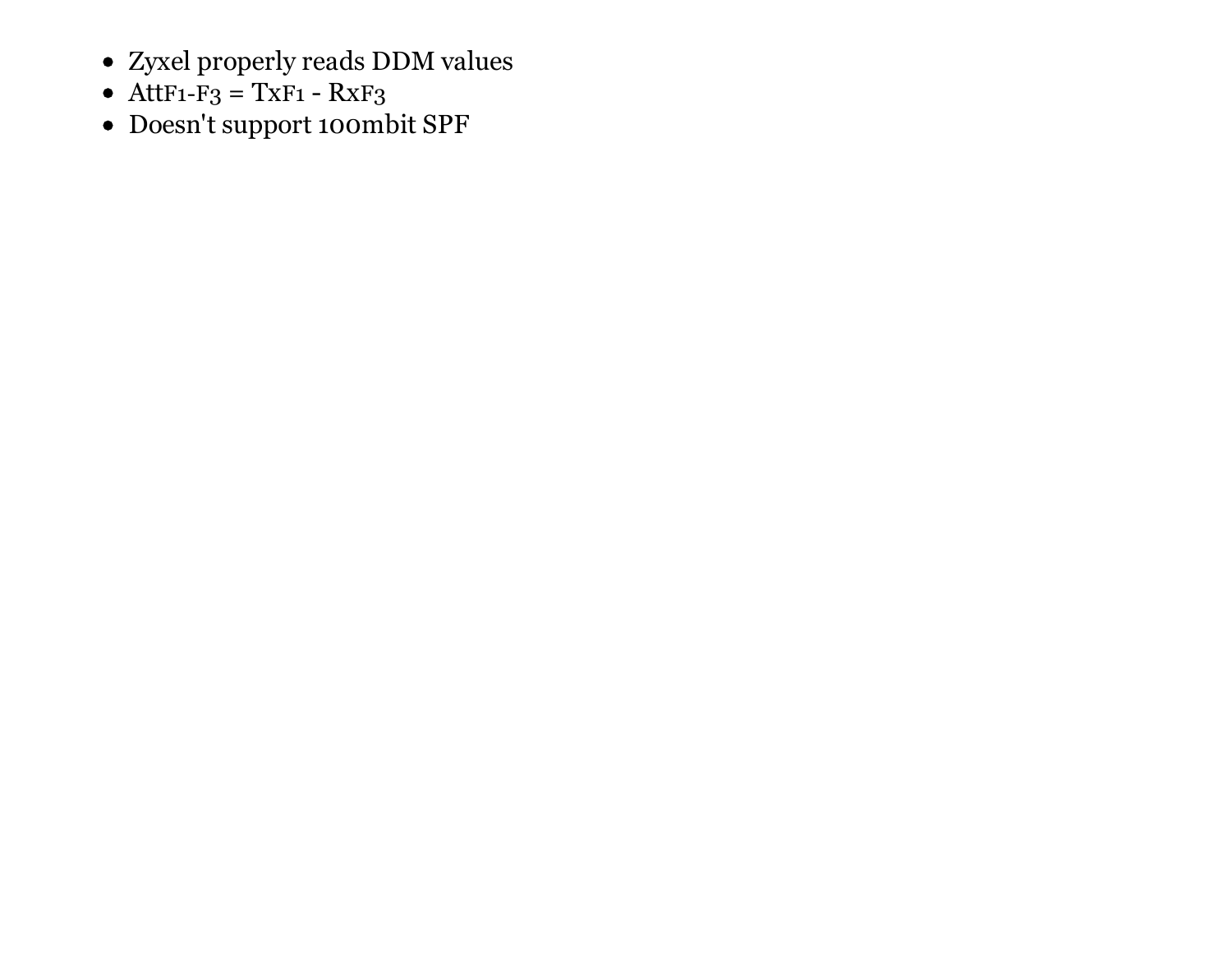## **TESTS**

- Attenuation
- $\bullet$  Stability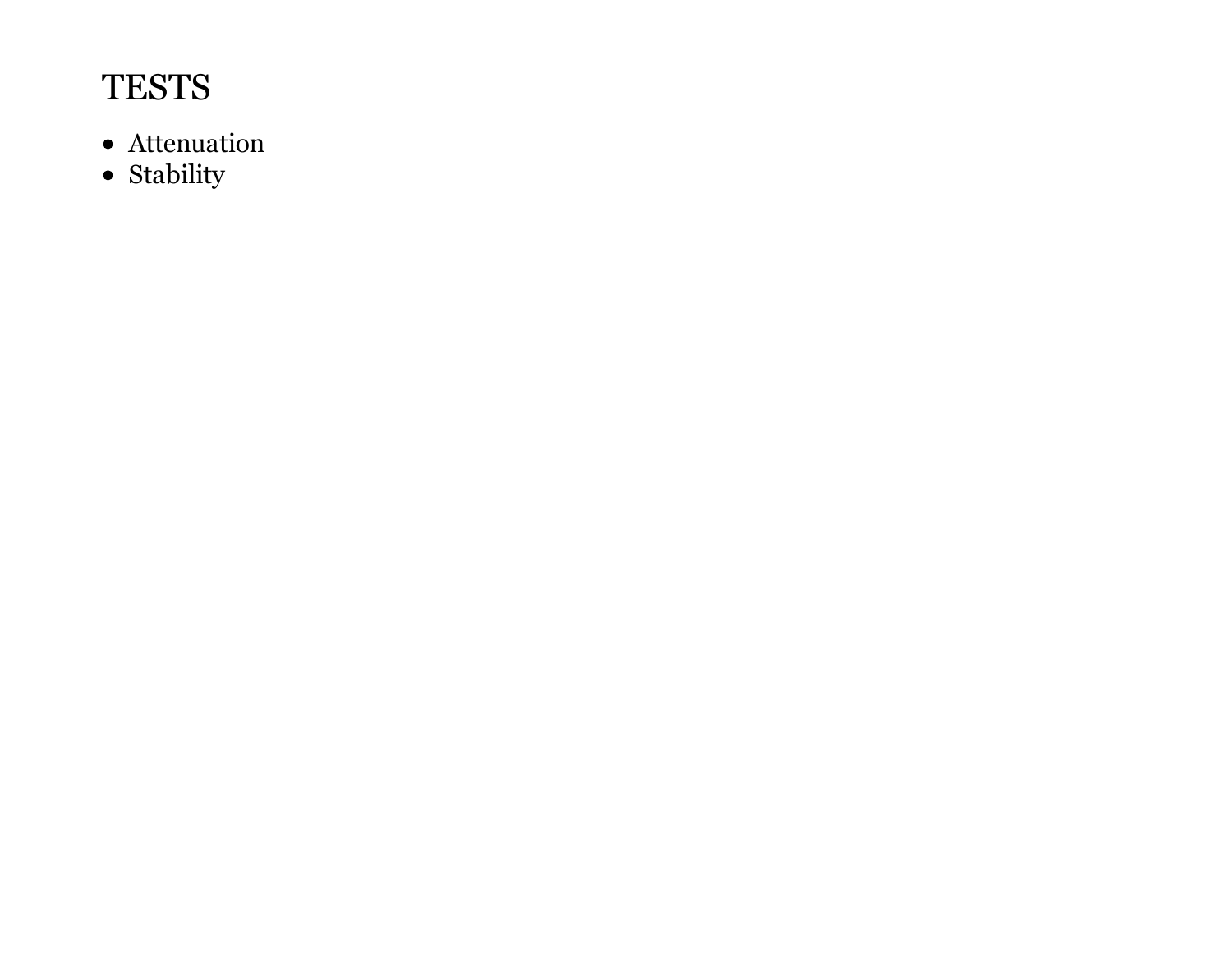### ATTENUATION TEST

OTDR base test, 1550nm, 25 Km, 7.009 dB

| <b>Wavelength 1M</b> |                              | <b>25KM</b> |
|----------------------|------------------------------|-------------|
| 1550nm               | $-0.05$ dB $-8.3625$ dB      |             |
| 1610nm               | $0.0875$ dB 7.975 dB         |             |
| 1625nm               | $2.275 \text{ dB}$ 14.325 dB |             |

| <b>Wavelength 1M</b>                                                                                                                                                                                                                                                                                                                                                                 |                               | <b>25KM</b> |
|--------------------------------------------------------------------------------------------------------------------------------------------------------------------------------------------------------------------------------------------------------------------------------------------------------------------------------------------------------------------------------------|-------------------------------|-------------|
| 1550nm                                                                                                                                                                                                                                                                                                                                                                               | $0.4425 \text{ dB}$ 9.2325 dB |             |
| $\overline{1}$ $\overline{1}$ $\overline{1}$ $\overline{1}$ $\overline{1}$ $\overline{1}$ $\overline{1}$ $\overline{1}$ $\overline{1}$ $\overline{1}$ $\overline{1}$ $\overline{1}$ $\overline{1}$ $\overline{1}$ $\overline{1}$ $\overline{1}$ $\overline{1}$ $\overline{1}$ $\overline{1}$ $\overline{1}$ $\overline{1}$ $\overline{1}$ $\overline{1}$ $\overline{1}$ $\overline{$ | $0.600 = 100000 = 10$         |             |

| 1010nm    | $0.02375$ $0.05$ 9.2825 $0.05$ |                        |
|-----------|--------------------------------|------------------------|
| $1625$ nm |                                | 2.25125 dB 14.95625 dB |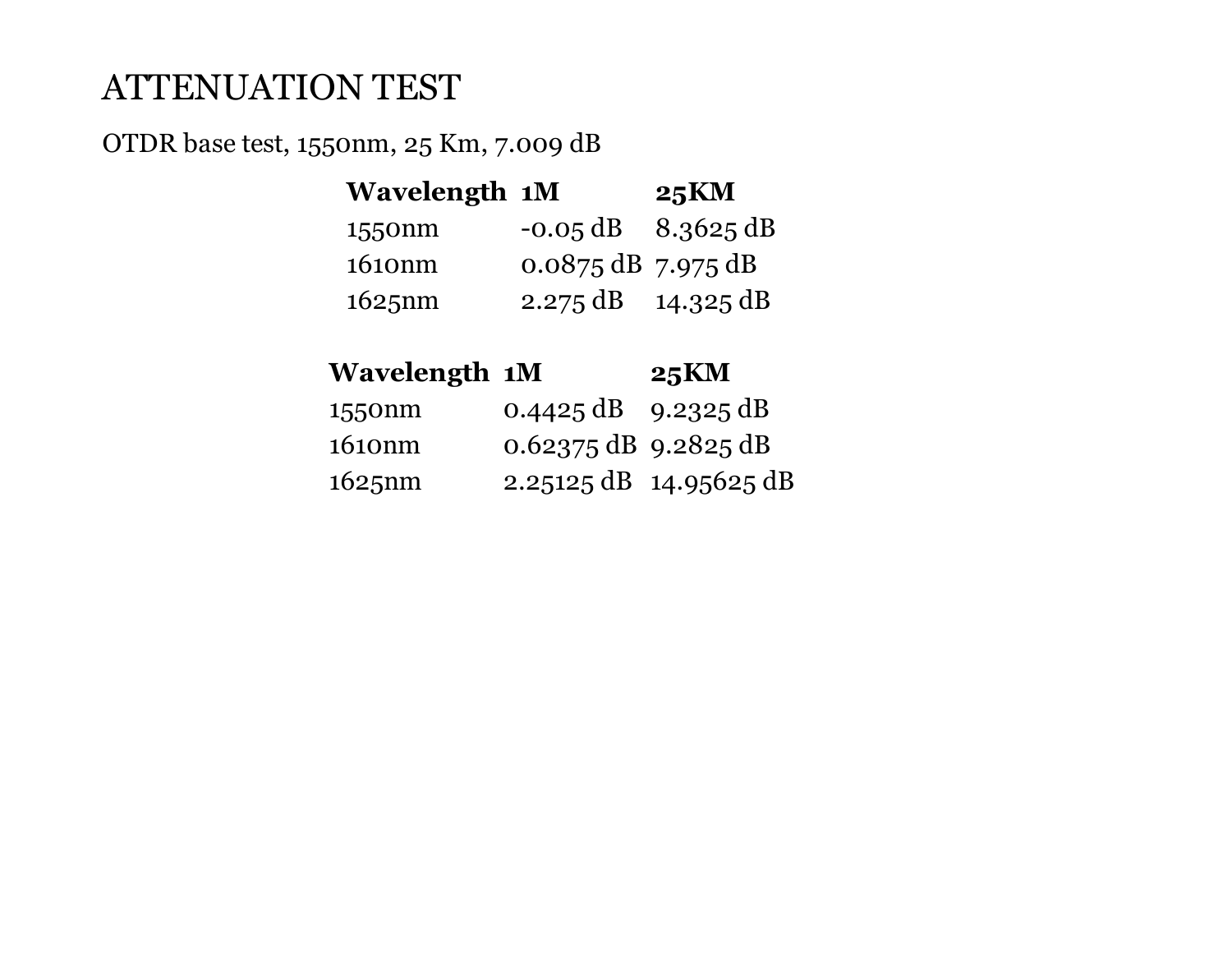## STABILITY TEST

10-mbit, 15 hours Total of 62.9GB transferred 45918348 packets RP1: iperf -suV RP2: iperf -c fe80::ba27:eb27:ebff:fe58:69e2%eth0.11 -V -b 10000000 -t 54000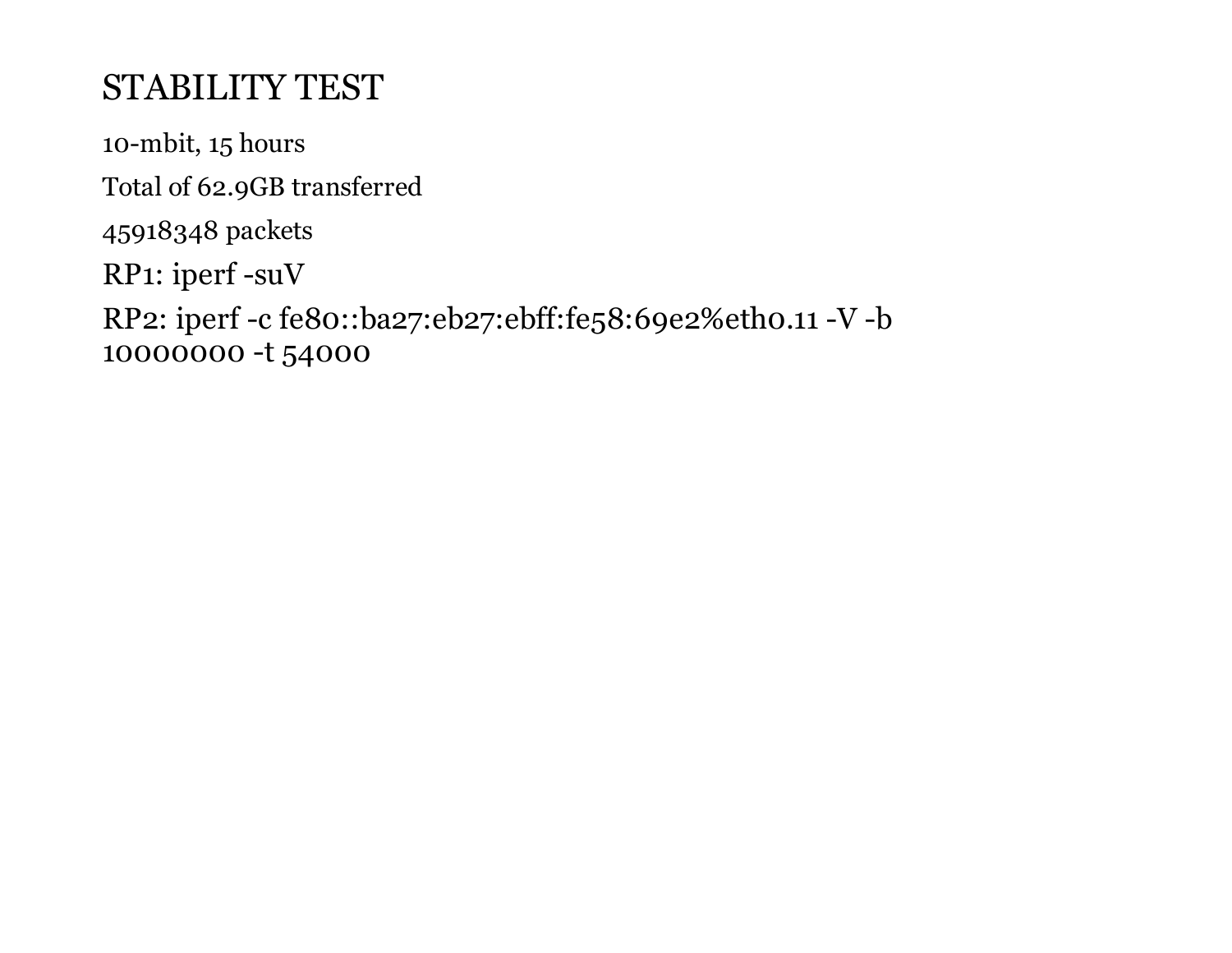## **CONCLUSION**

Altough 1625nm is more sensitive to:

- distance
- bending
- $\bullet~$  temerature changes

Still stable over long distances